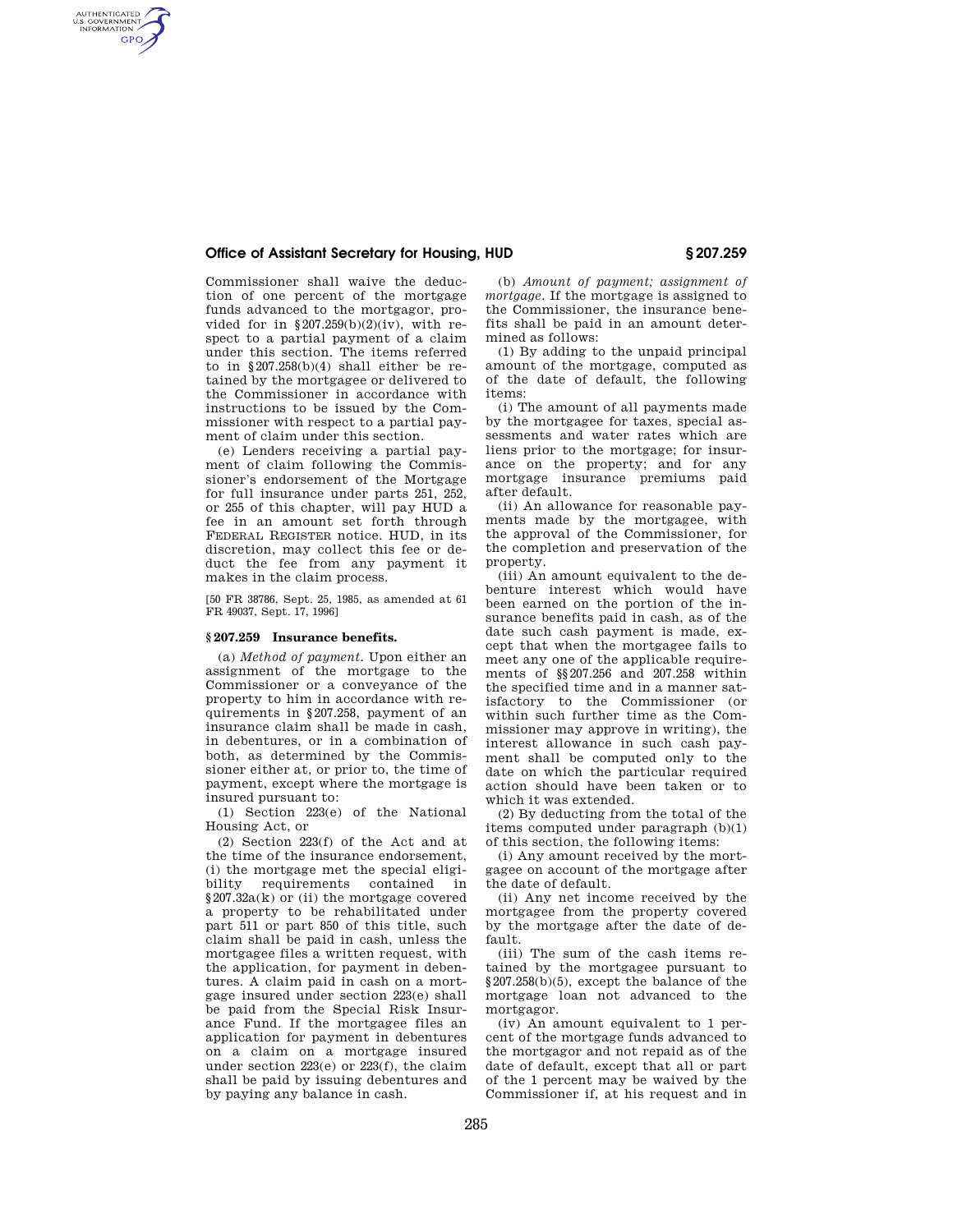lieu of foreclosure, the mortgage is assigned to the Secretary.

(v) In the case of a lender receiving insurance benefits for the full Mortgage amount upon the Commissioner's endorsement of the Mortgage for full insurance pursuant to 24 CFR parts 251, 252, or 255, the amount of the fee set forth through FEDERAL REGISTER notice. HUD may, in its discretion, collect this fee rather than deducting the fee from the total of the items computed under paragraph (b)(1) of this section.

(c) *Amount of payment; conveyance of property.* If the property is conveyed to the Commissioner, the insurance benefits shall be paid in an amount determined in accordance with paragraph (b) of this section, except that the item set forth in paragraph  $(b)(2)(iv)$  of this section shall not be deducted.

(d) *Issuance of certificate of claim.* In addition to the insurance benefits paid under paragraph (b) or (c) of this section, a certificate of claim shall be issued to the mortgagee.

(1) In the case of an assignment of the mortgage, the certificate shall be for an amount which the Commissioner determines to be sufficient, when added to the amount of the insurance benefits to equal the amount the mortgagee would have received if, on the date of assignment to the Commissioner, the mortgagor had paid in full all obligations under the mortgage. Where a conveyance is involved, there shall also be included in the certificate an allowance in a reasonable amount for any necessary expenses incurred by the mortgagee in connection with the foreclosure proceedings or the acquisition of the mortgaged property otherwise and in connection with the conveyance of the property to the Commissioner.

 $(2)$  The certificate of claim shall provide for an uncompounded annual interest increment of 3 percent to begin as of the date of either assignment or conveyance.

(e) *Issuance of debentures.* Where debentures are issued, they shall meet the following requirements:

(1) Be issued as of the date of default.

(2) Be registered as to principal and interest.

(3) At the option of the Commissioner and with the approval of the Secretary

**§ 207.259 24 CFR Ch. II (4–1–10 Edition)** 

of the Treasury, be redeemable at par plus accrued interest on any semiannual interest payment date on 3 months' notice of redemption given in such manner as the Commissioner shall prescribe. The debenture interest on the debentures called for redemption shall cease on the semiannual interest payment date designated in the call notice. The Commissioner may include with the notice of redemption an offer to purchase the debentures at par plus accrued interest at any time during the period between the notice of redemption and the redemption date. If the debentures are purchased by the Commissioner after such call and prior to the named redemption date, the debenture interest shall cease on the date of purchase.

(4) Mature 20 years from the date thereof.

(5) Be issued in such forms and amounts; and be subject to such terms and conditions; and include such provisions for redemption, if any, as may be prescribed by the Secretary, with the approval of the Secretary of the Treasury; and may be in book entry or certificated registered form, or such other form as the Secretary by regulation may prescribe.

(6) Bear interest from the date of issue, payable semiannually on the first day of January and the first day of July of each year at the rate in effect as of the date the commitment was issued, or as of the date of initial insurance endorsement of the mortgage, whichever rate is higher. The applicable rates of interest will be published twice each year as a notice in the FED-ERAL REGISTER.

(7) Debentures representing the portion of the claim applicable to an operating loss loan shall bear interest at the rate in effect as of the date the commitment to insure such loan was issued, or as of the date of endorsement for insurance of such loan, whichever rate is the higher, although debentures representing the portion of the claim applicable to the original mortgage may bear interest at a different rate.

(f) *Mortgagee Time Limits for Supplemental Claims for Additional Insurance Benefits.* A mortgagee may not file for any additional payments of its mortgage insurance claim more than six